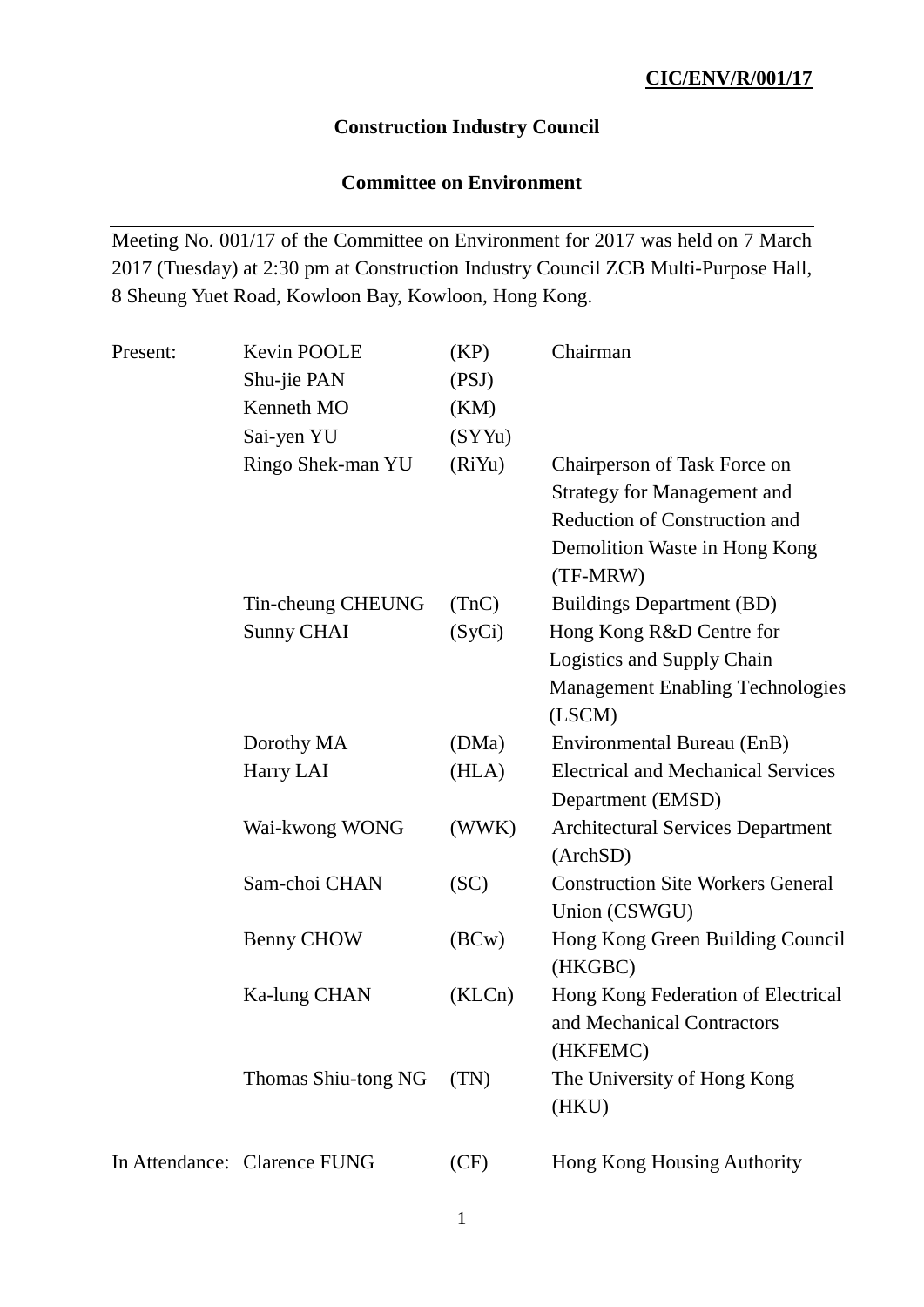|            |                          |                   | (HKHA)                                   |
|------------|--------------------------|-------------------|------------------------------------------|
|            | Ernest LI                | (EtL)             | Development Bureau (DevB)                |
|            | SO Chun-man              | (SCM)             | Hong Kong General Building               |
|            |                          |                   | <b>Contractors Association (HKGBCA)</b>  |
|            | Alex LAM                 | (ALam)            | <b>Environment Protection Department</b> |
|            |                          |                   | (EPD)                                    |
|            | Hau-wai CHEUNG           | (HWC)             | <b>Executive Director</b>                |
|            | Justin LI                | (J <sub>L</sub> ) | <b>Assistant Director</b>                |
|            | <b>Sally LEUNG</b>       | (SYLg)            | Manager – Council Services               |
|            | Penny LAU                | (PeL)             | Manager - Management Support             |
|            | <b>James WONG</b>        | (JsW)             | Manager - Research & Development         |
|            | Alan TANG                | (AnTg)            | Government Secondee – Research &         |
|            |                          |                   | Development                              |
| Presenter: | POON Chi-sun             | (PCS)             | Hong Kong Polytechnic University         |
|            |                          |                   | (PolyU)                                  |
|            | <b>CHEUNG Lam-wah</b>    | (CLW)             | Hong Kong Polytechnic University         |
|            |                          |                   | (PolyU)                                  |
|            | <b>YEUNG Lok-yee</b>     | (YLY)             | Hong Kong Polytechnic University         |
|            |                          |                   | (PolyU)                                  |
|            | <b>WANG</b> Lei          | (LWg)             | Hong Kong Polytechnic University         |
|            |                          |                   | (PolyU)                                  |
| Apologies: | Ada FUNG                 | (AF)              | for Permanent Secretary for              |
|            |                          |                   | Transport and Housing (Housing)          |
|            | Robert LAM               | (PHL)             |                                          |
|            | Ivan FU                  | (FI)              |                                          |
|            | Stephen LAI              | (SLI)             |                                          |
|            | <b>Christopher LEUNG</b> | (KYL)             |                                          |
|            | Ping-wai CHOW            | (PCH)             | Hong Kong Construction Industry          |
|            |                          |                   | <b>Employees General Union</b>           |
|            |                          |                   | (HKCIEGU)                                |
|            | Shun-cheng LEE           | (LeSC)            | The Hong Kong Polytechnic                |
|            |                          |                   | University (HKPU)                        |
|            | Edward Chek-pui LO       | (CPL)             | Hong Kong General Building               |
|            |                          |                   | <b>Contractors Association (HKGBCA)</b>  |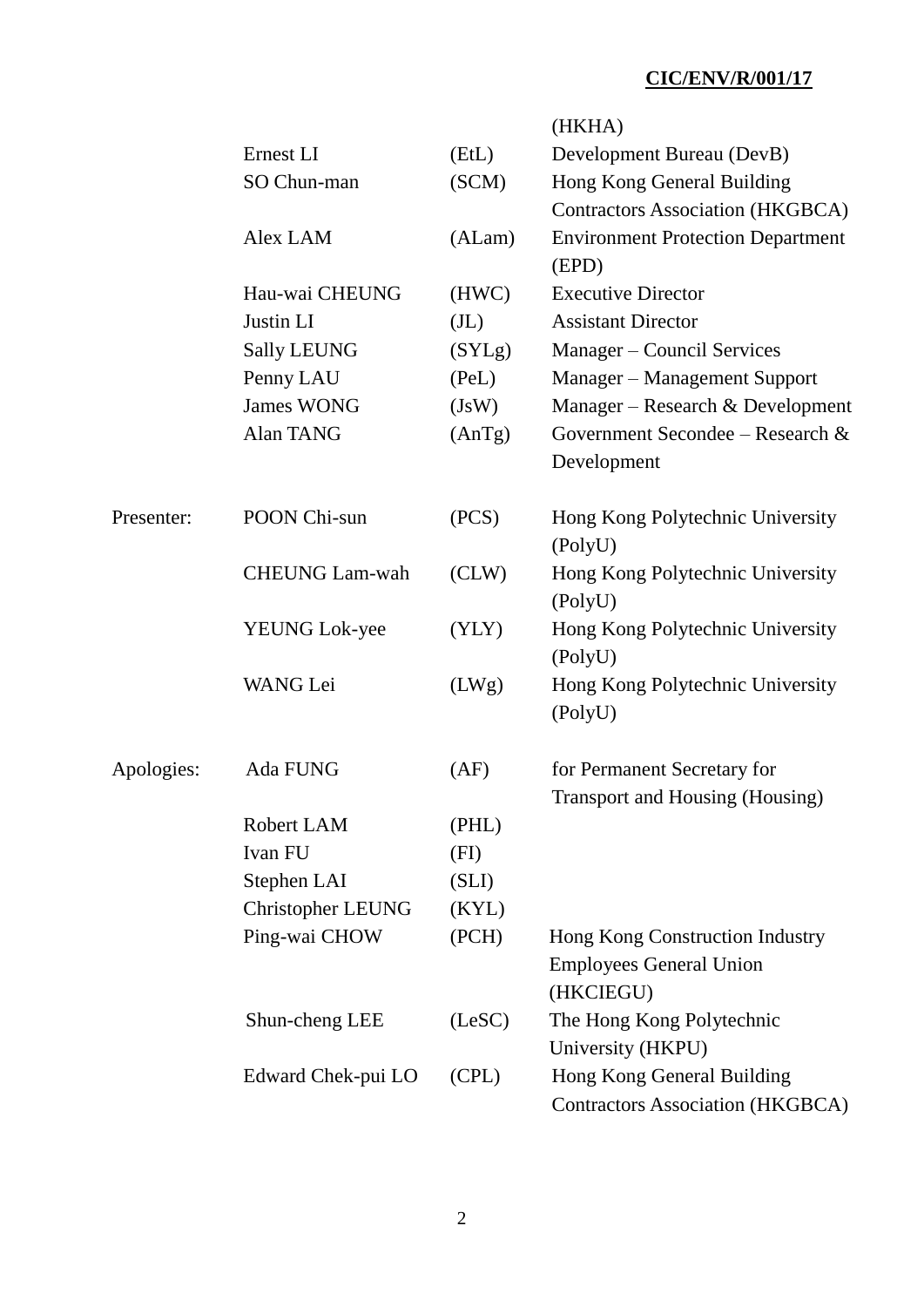#### **PROGRESS REPORT**

#### **Action**

## 1.1 **Confirmation of the Progress Report of the Com-ENV Meeting No. 004/16 held on 25 November 2016**

Members took note of and confirmed the Progress Report CIC/ENV/R/004/16 of the last Com-ENV meeting held on Friday, 25 November 2016.

#### 1.2 **Matters Arising from the Previous Meeting**

PeL updated Members on the following 4 matters:

- Agenda item 4.2 Regarding the progress update of the Mckinsey Interim Report, details were reported under agenda item 1.6.
- Agenda item 4.3 Regarding the "Survey on the Potential Utilisation of Prefabrication Yards in Hong Kong – Survey Report", details were reported under agenda item 1.7.
- Agenda item 4.6 Regarding the research project 'Better Utilisation of Ultimate Strength Gain of Concrete with Pozzolanic Materials for Sustainable Development of Construction Works in Hong Kong, CIC Secretariat had arranged Hong Kong Concrete Institute (HKCI) to present to the Standing Committee of Concrete Technology (SCCT) under Development Bureau on 22 December 2016. Members of SCCT welcomed the findings of the research and suggested departments to facilitate HKCI to collect more site data for verification of the results before revising the General Specifications (GS). HKCI would draft the site data verification plan and submit it for discussion with SCCT by 8 March 2017. CIC Secretariat will report the status in the next

 $CIC$ Secretariat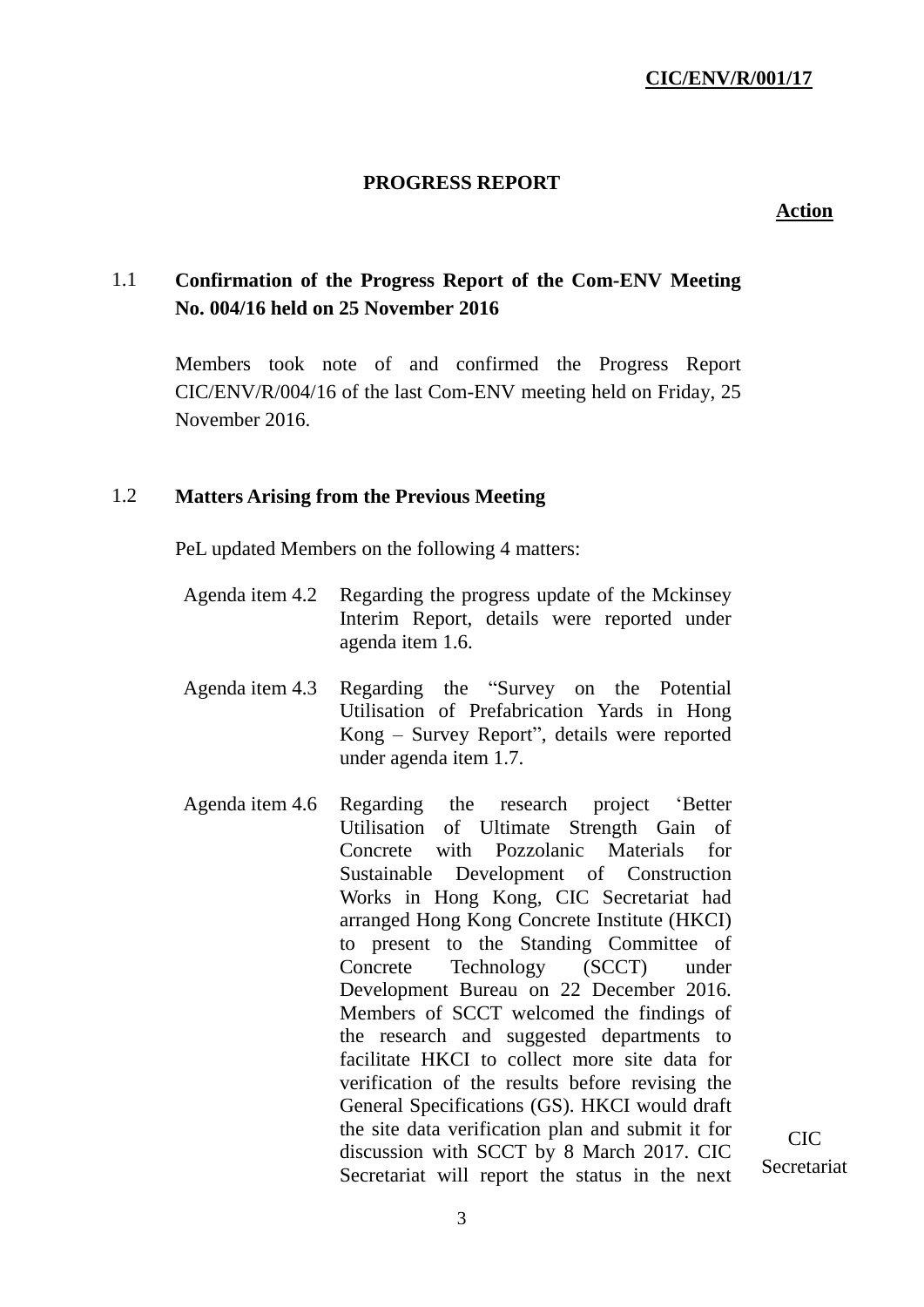#### **Action**

 $CIC$ Secretariat

meeting.

- Agenda item 4.7 Regarding the research project "Feasibility of Delivering High-rise Low Carbon Buildings in Hong Kong", CIC Secretariat received the revised draft summary report from the University of Hong Kong (HKU) on 27 February 2017. HKU would finalise the draft final report with detailed literature review. After discussion with Members of Com-ENV, it was agreed that the CIC Secretariat would circulate the draft summary report for Members to review and comment.
- Agenda item 4.9 Regarding the update from Task Force on Research, Members took note of the latest status of the 12 previously funded research projects related to Environment and Sustainability. CIC Secretariat had also identified some research projects that could be applied to the recommendations listed in the Mckinsey Interim Report which would be reported under agenda item 1.6 CIC Secretariat would update the status of these 12 previously funded research projects and present it to Members for their information at every Com-ENV Meeting.

CIC **Secretariat** 

Agenda item 4.10 Regarding the Tentative Work Plan and Budget for Year 2017, details were reported under Agenda item 1.9

*(TN joined the meeting at 2.46pm)*

## 1.3 **Recycling Used Timber Formwork into Lightweight, Thermal-insulating Cement-bonded Particleboards**

Prof. POON from the Hong Kong Polytechnic University (PolyU) presented the research topic "Recycling Used Timber Formwork into Lightweight Thermal-insulating Cement-bonded Particleboards".

Non-inert construction wastes such as used timber formwork present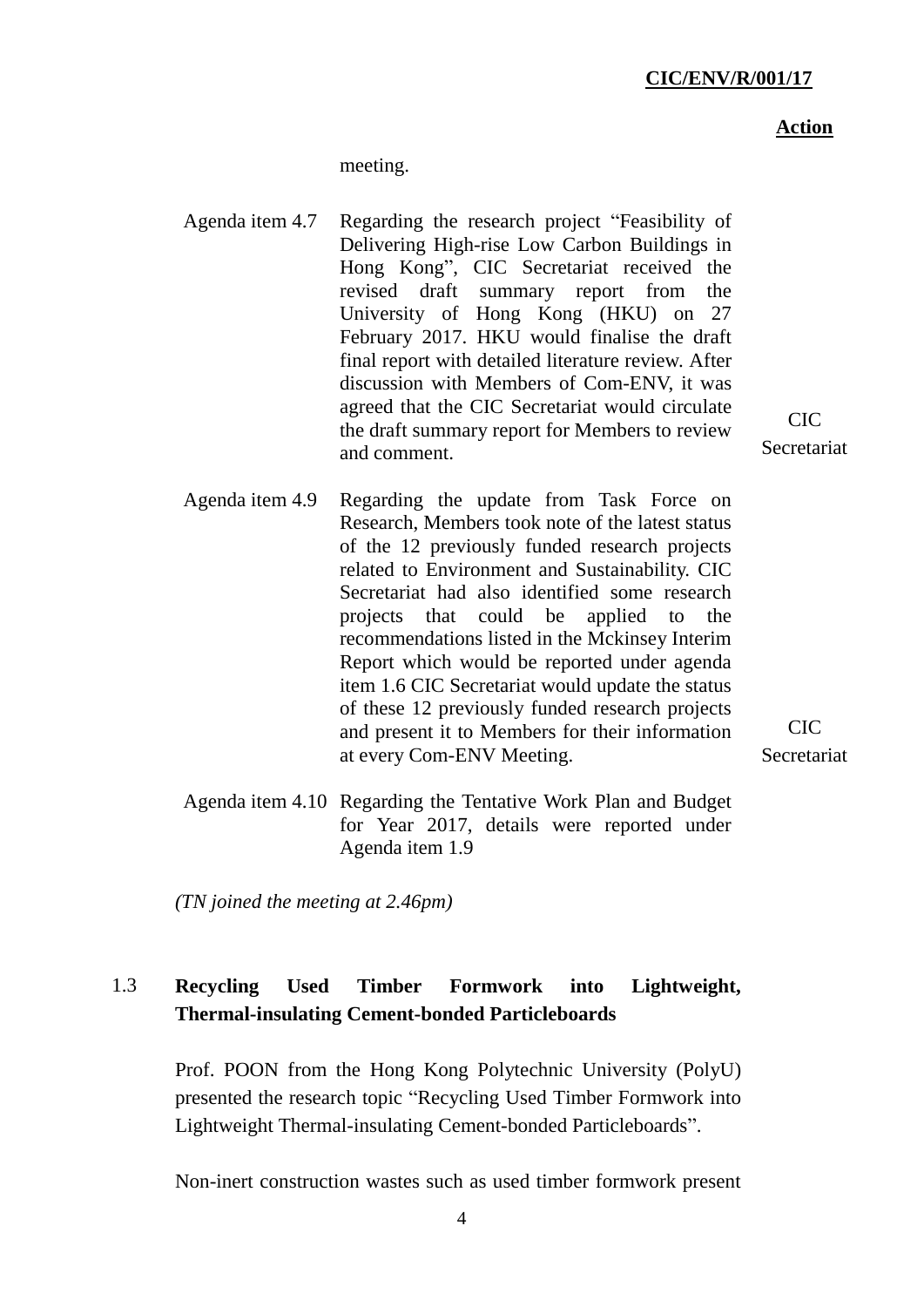## **Action**

a significant burden to landfill disposal in Hong Kong. The objective of the research project was to develop a cost-effective method for recycling used timber formwork into cement-bonded particleboard that can be utilised as ceilings, partition walls, cladding, etc in the building industry. PolyU recommended the way forward is to industrialise the production of these particleboards in order to lower the production cost.

*(JsW and AnTg left the meeting at 3.15pm)*

# 1.4 **Progress update of the Task Force on Strategy for Management and Reduction of Construction & Demolition (C&D) Waste in Hong Kong (TF-MRW) and its Consultancy Services**

PolyU presented the consultancy study "Provision of Consultancy Services on the Strategy for Management and Reduction of Construction and Demolition Waste in Hong Kong" to Members of Com-ENV.

RiYu briefed Members on the paper CIC/ENV/P/001/17 on the "Progress update of the Task Force on Strategy for Management and Reduction of Construction & Demolition (C&D) Waste in Hong Kong and its Consultancy Services".

TF-MRW Meeting No. 001/17 was held on 19 January 2017 whereby PolyU attended the TF-MRW Meeting and presented the Consultancy Project to Members of TF-MRW, including:

- Literature review on current local statutory and overseas policies and measures;
- Proposed strategy and measures for management and reduction of construction waste;
- Feasibility study of on-site snapshot survey for the non-inert construction waste composition in Hong Kong;
- Methodology (upstream or downstream approach) for the non-inert construction waste composition study';
- Service specification for the methodology; and
- Overall recommendations.

It was agreed in the TF-MRW Meeting No. 001/17 that the final draft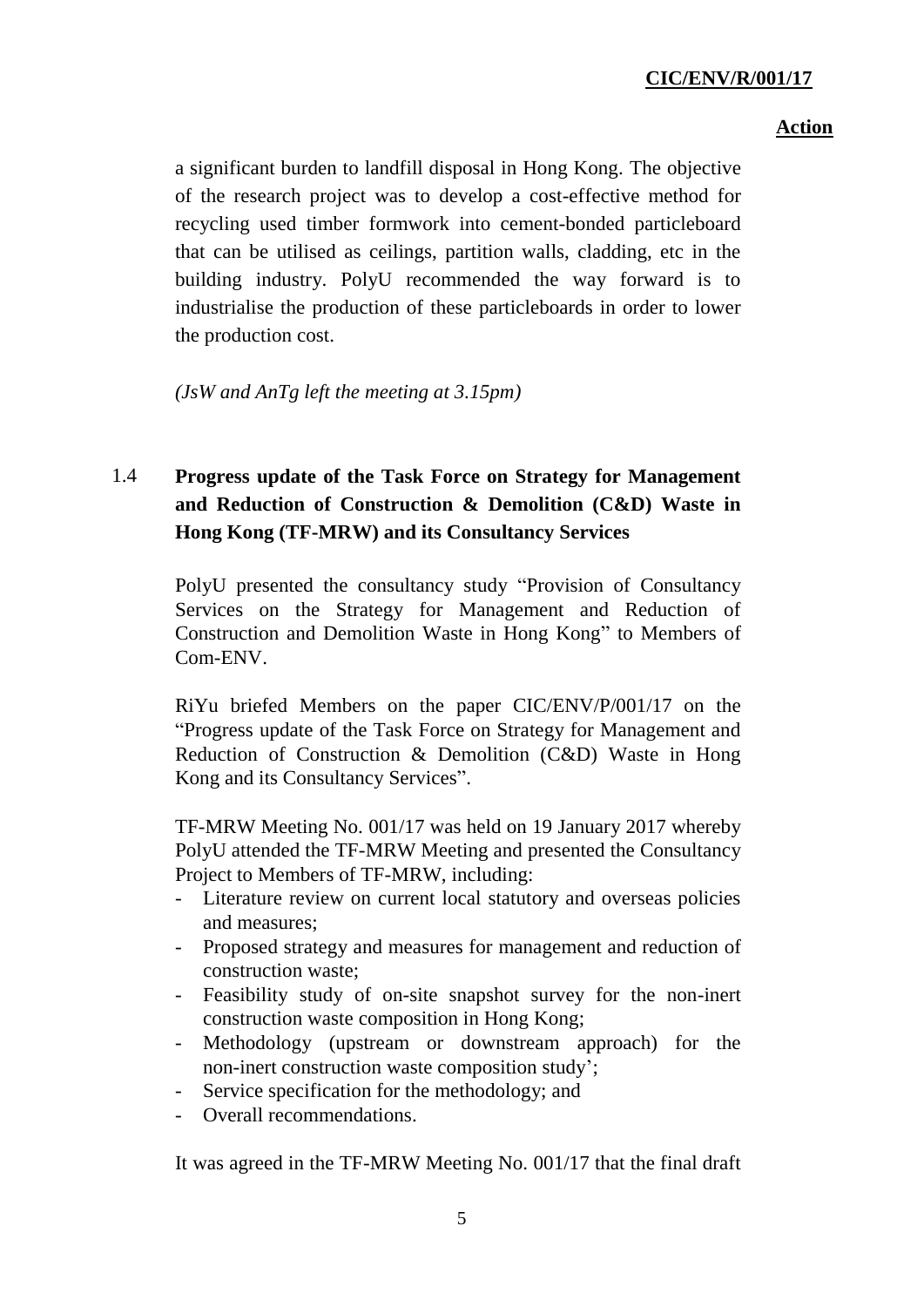#### **Action**

of the consultancy report was agreed in principle but subject to the final comments from Members of Com-ENV.

After deliberation, Members of Com-ENV endorsed the final draft of the consultancy report in principle with minor amendments to address comments from Members of Com-ENV. At the same time, Members of Com-ENV agreed that the TF-MRW should continue a phase 2 of the study based on the recommendations proposed by PolyU. To proceed forward, Members of Com-ENV requested the TF-MRW to prioritise and categorise the recommendations, such as Government policies and incentives to promote adoption in the industry, facilitate development of local recycling and prefabrication industries and sorting facilities, etc, before submitting the final draft report to CIC Council for approval. It was also recommended to organise a discussion workshop to disseminate the results in the report after publication.

*(PolyU left the meeting at 3.40pm)*

#### 1.5 **BEAM-Plus Revamp**

BCw from Hong Kong Green Building Council (HKGBC) briefed Members of Com-ENV the latest revamp of BEAM-Plus NB v2.0.

After deliberation, it was agreed that the CIC Secretariat would circulate the draft BEAM-Plus NB v2.0 to Members of Com-ENV for comments, if any, after the meeting. CIC Secretariat would also circulate the draft BEAM-Plus NB v2.0 (extracted version) to Members of TF-MRW for comments, if any, after the meeting. CIC Secretariat

BCw added that the convener of the BEAM-Plus NB v2.0 would like the draft BEAM-Plus NB v2.0 document to be circulated on a need to know basis only and not to be distributed to the representing bodies of the Members.

[Post meeting note**:** CIC Secretariat circulated the draft BEAM-Plus NB v2.0 to Members of Com-ENV for comments, if any, on 16 March 2017. Subsequently, CIC Secretariat circulated the draft BEAM-Plus NB v2.0 (extracted version) to Members of TF-MRW

CIC Secretariat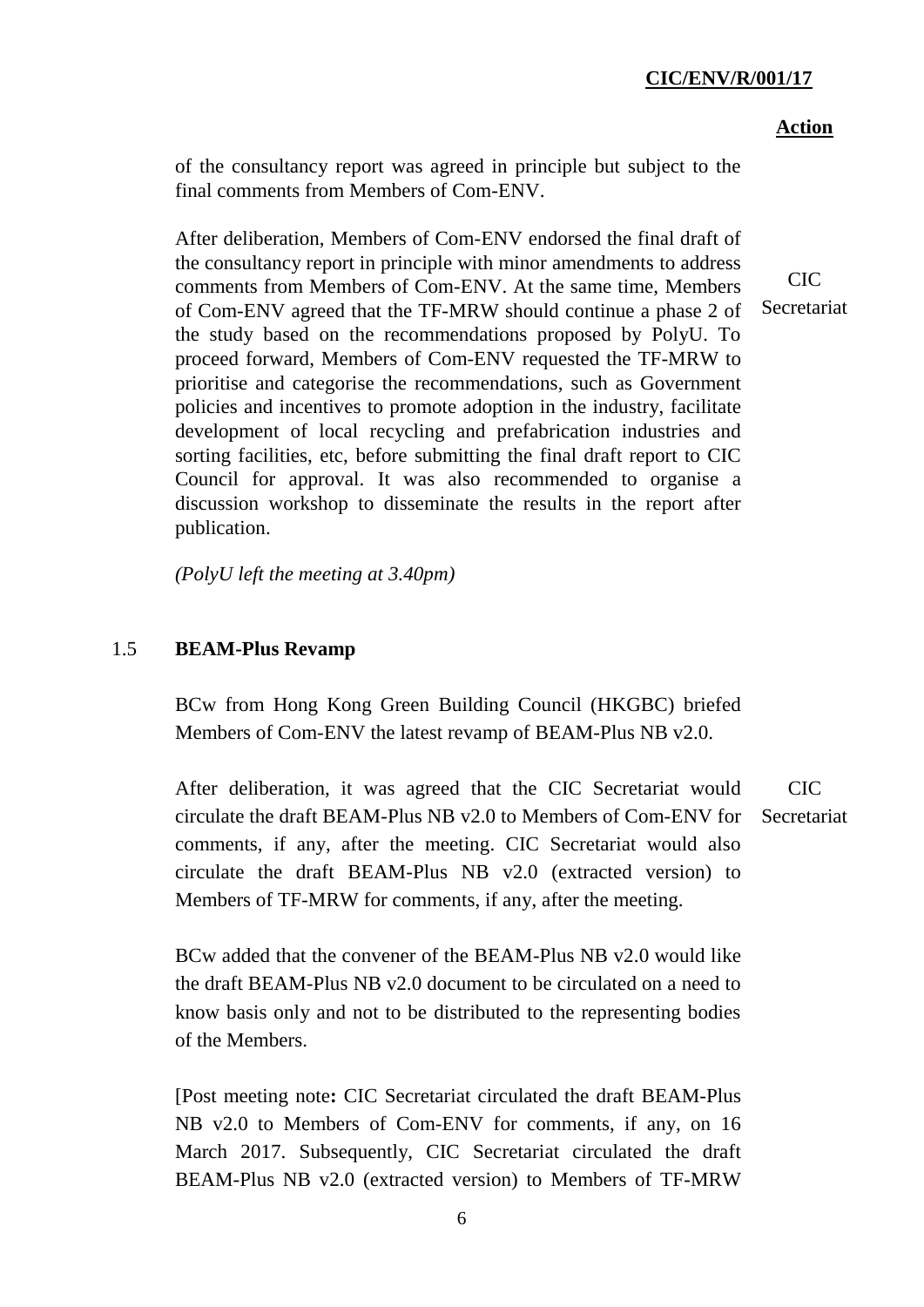### **Action**

for comments, if any, on 21 March 2017.]

*(KLCn left the meeting at 3.55pm)*

## 1.6 **Update of the Mckinsey Interim Report follow-up**

PeL briefed Members of Com-ENV on the paper CIC/ENV/P/002/17 regarding the status update of the Mckinsey Interim Report follow-up.

CIC Secretariat circulated the updated list of Mckinsey Interim Report follow-up, including identifying new research projects applicable to the recommendations, to Members of Com-ENV for comments, if any, on 22 February 2017.

Members of Com-ENV took note of the updated list of Mckinsey Interim Report follow-up and requested CIC Secretariat to update the list for Members' information at every Com-ENV Meeting. CIC Secretariat

## 1.7 **Survey on the Potential Utilisation of Prefabrication Yards in Hong Kong – Survey Report**

PeL briefed Members of Com-ENV on the paper CIC/ENV/P/003/17 on regarding the Survey on the Potential Utilisation of Prefabrication Yards in Hong Kong – Survey Report.

CIC Secretariat circulated the draft Survey Report to Members of Com-ENV for comments, if any, on 1 December 2016. Upon receipt of comments from Members, Mercado Solutions Associates Limited (MSA) reviewed and amended the survey report accordingly. The English and Chinese versions of the final draft Survey Report were endorsed by Member of Com-ENV via email circulation on 24 January 2017. The final draft of the Survey Report would be submitted to CIC Council for approval before publication.

Members of Com-ENV deliberated and agreed that there should be a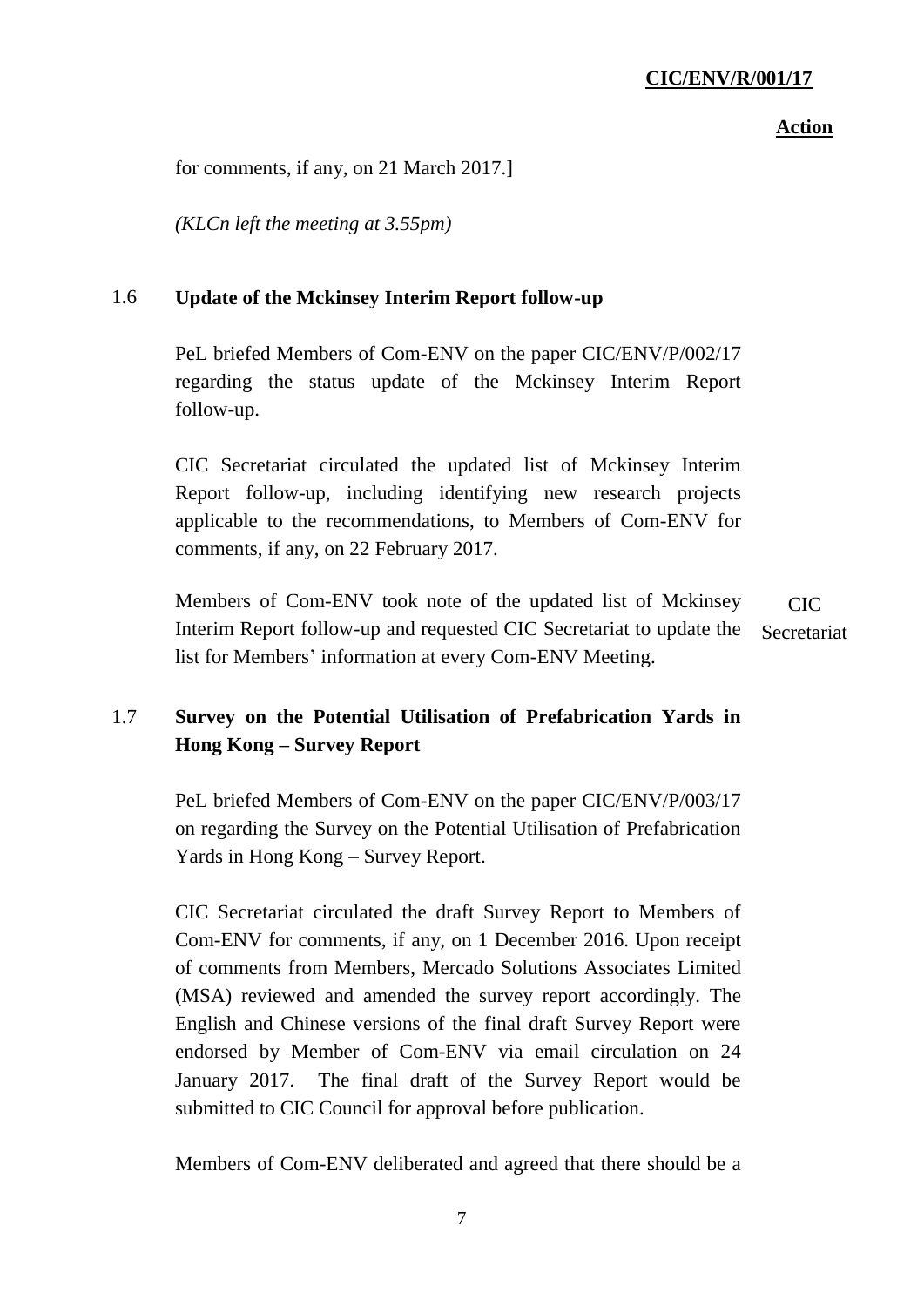## **Action**

second phase of the study on the potential utilisation of prefabrication yards in Hong Kong based on the findings from the Survey Report. CIC Secretariat would draft the assignment brief for the second phase of the consultancy study, which had been budgeted for in the budget for Year 2017, for discussion in the next Com-ENV meeting. The second phase of the consultancy study should cover, but not limited to, the following:

CIC **Secretariat** 

- Quantifying market needs;
- Exploring the essential factors for developing local prefabrication yards; and
- Investigating the impact on the existing local labour market.

*(DMa left the meeting at 4.28pm)*

#### 1.8 **CIC Sustainable Construction Awards**

JL briefed Members of Com-ENV on the paper CIC/ENV/P/004/17 regarding the objective, framework and timeline of the CIC Sustainable Construction Awards.

The CIC Sustainable Construction Awards, which is planned to take place end October 2017, aims to recognise organisations, companies and individuals who have taken due consideration of sustainability aspects beyond the requirements of the construction projects.

Members of Com-ENV deliberated and endorsed the framework of the Awards.

[Post meeting note: CIC top management and the working group for CIC Sustainable Construction Awards met on 27 March 2017 and agreed to hold the CIC Sustainable Construction Awards in the first / second quarter of 2018.]

#### 1.9 **Work Plan and Budget for Year 2017**

JL briefed Members of Com-ENV the paper CIC/ENV/P/005/17